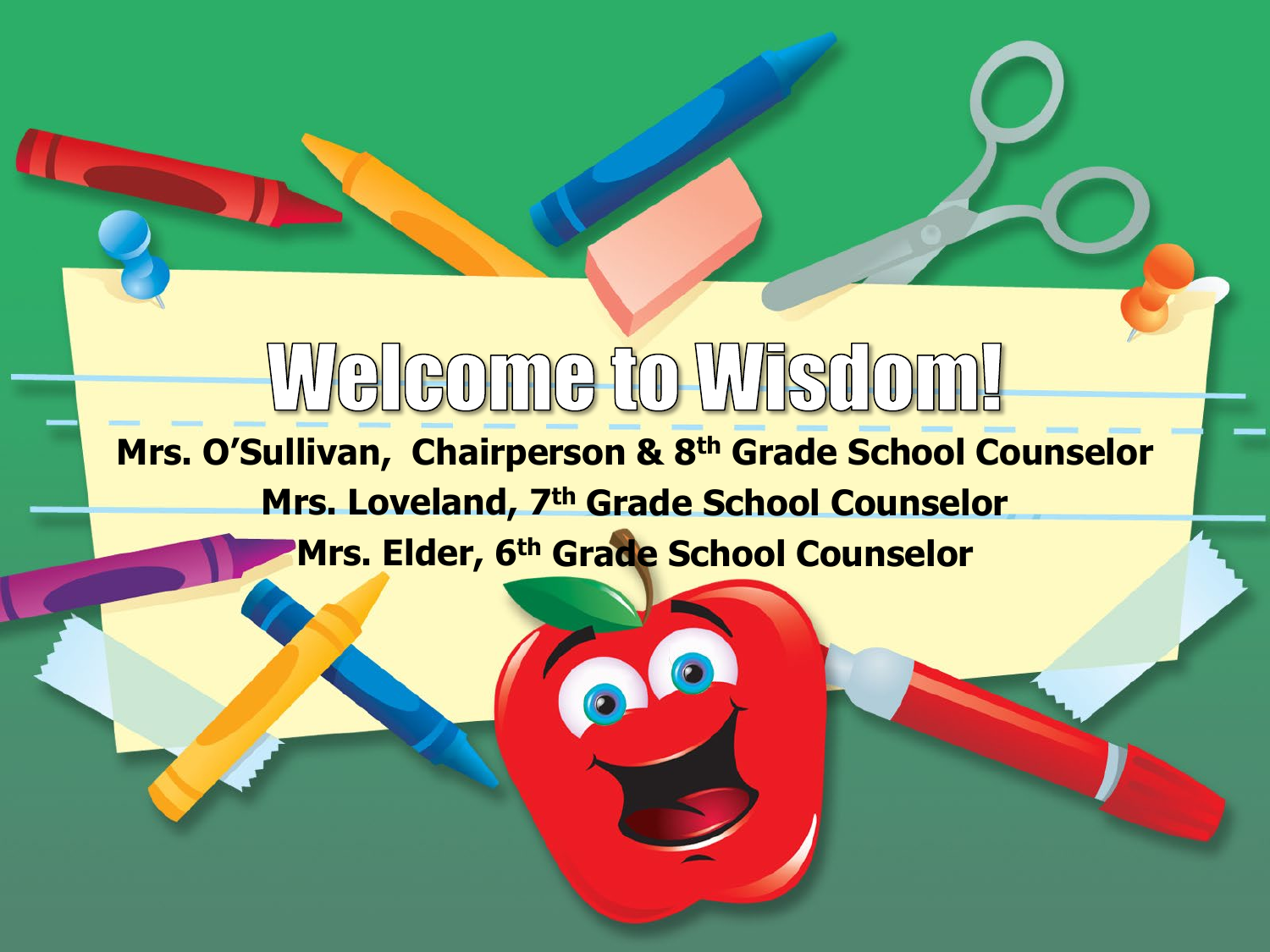# The Wisdom Counseling Department

- **What do we do?**
- **We are here to help!**
- **Counseling**
- **Individual and Group**
- **Academic, social, and/or emotional concerns Scheduling**
- **Team meetings/CSE meetings**
- **Liaison between school and home**
- **Member of the educational team that includes administrators, teachers, support staff and YOU who work together to encourage, support and advocate for your child.**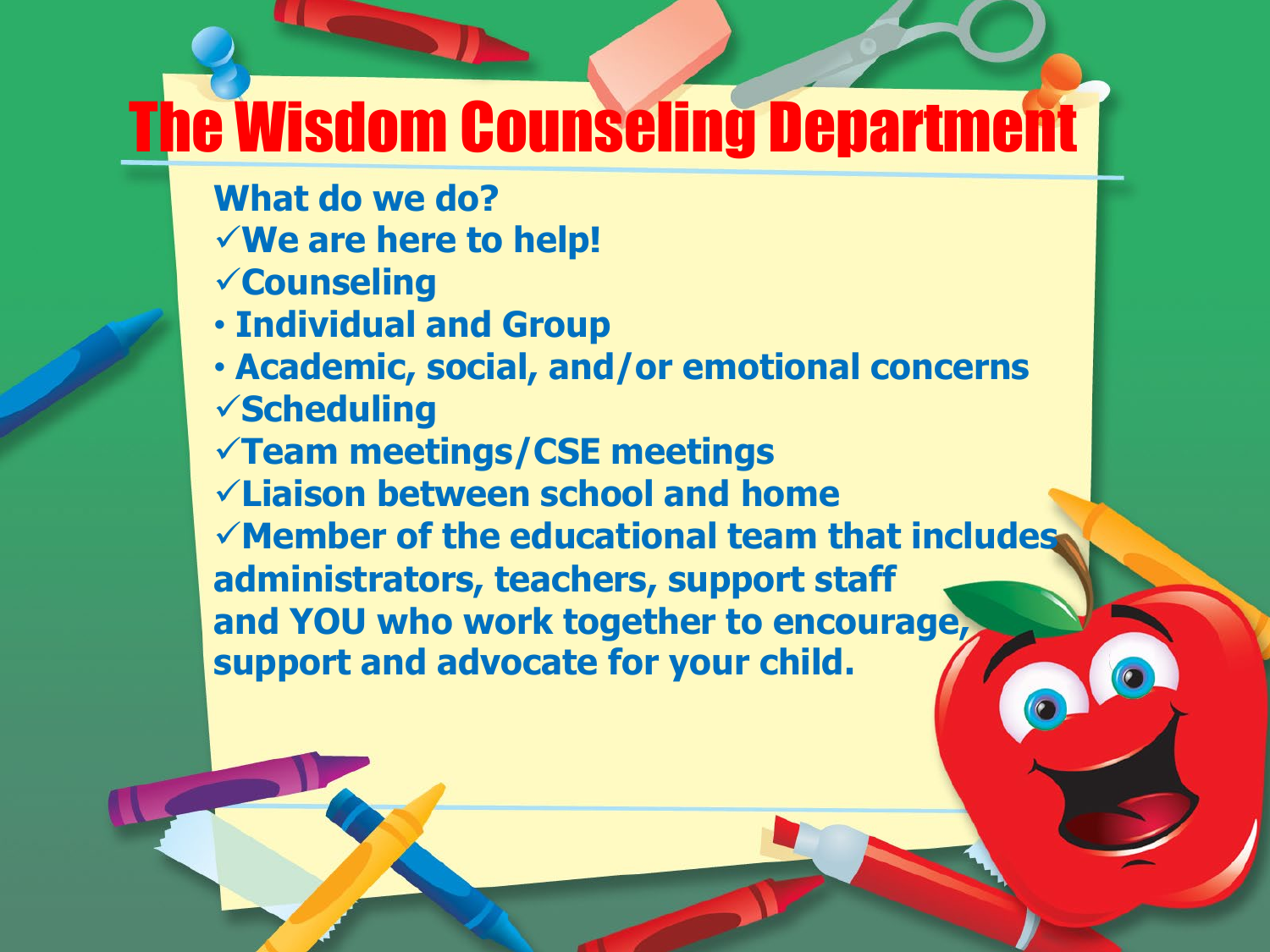# Sample 6th grade Schedule

| <b>Period</b> | <b>Class</b>                                 |
|---------------|----------------------------------------------|
| 1(A)          | Work Study 6/AIS Reading                     |
| 1(B)          | <b>Music</b>                                 |
| $2(A-B)$      | Family and Consumer 6 (20 weeks, Semester 1) |
| $2(A-B)$      | Art 6 (10 weeks, Q3)                         |
| $2(A-B)$      | Health 6 (10 weeks, Q4)                      |
| $3(A-B)$      | Social Studies 6                             |
| $4(A-B)$      | Lunch 6                                      |
|               | $5(A) 6(A-B)$ Math 6 (1.5 periods)           |
| 5(B)          | Phys. Ed. 6                                  |
| $7(A-B)$      | Science 6                                    |
| $8-9(A-B)$    | Reading/Lang. Arts (2 periods)               |
|               |                                              |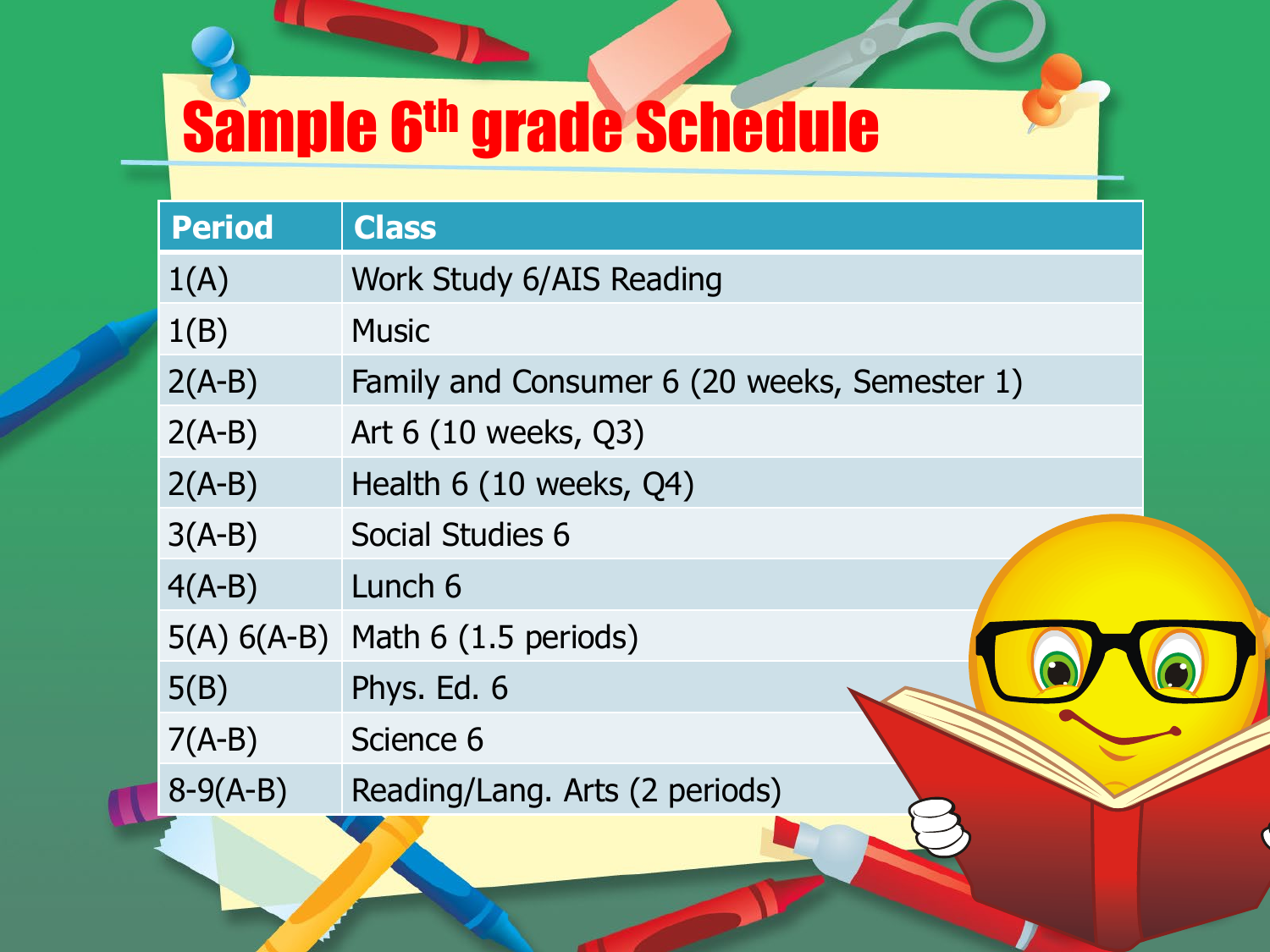#### **NJHS**

**Cumulative average of 92% or higher based on 6th, and 1st 2 quarters in 7th grade. Community service hours required.**

**OOD HONOR ROLL Q3** High Honors Overall average of 90 Honor Roll **Profill average of 85**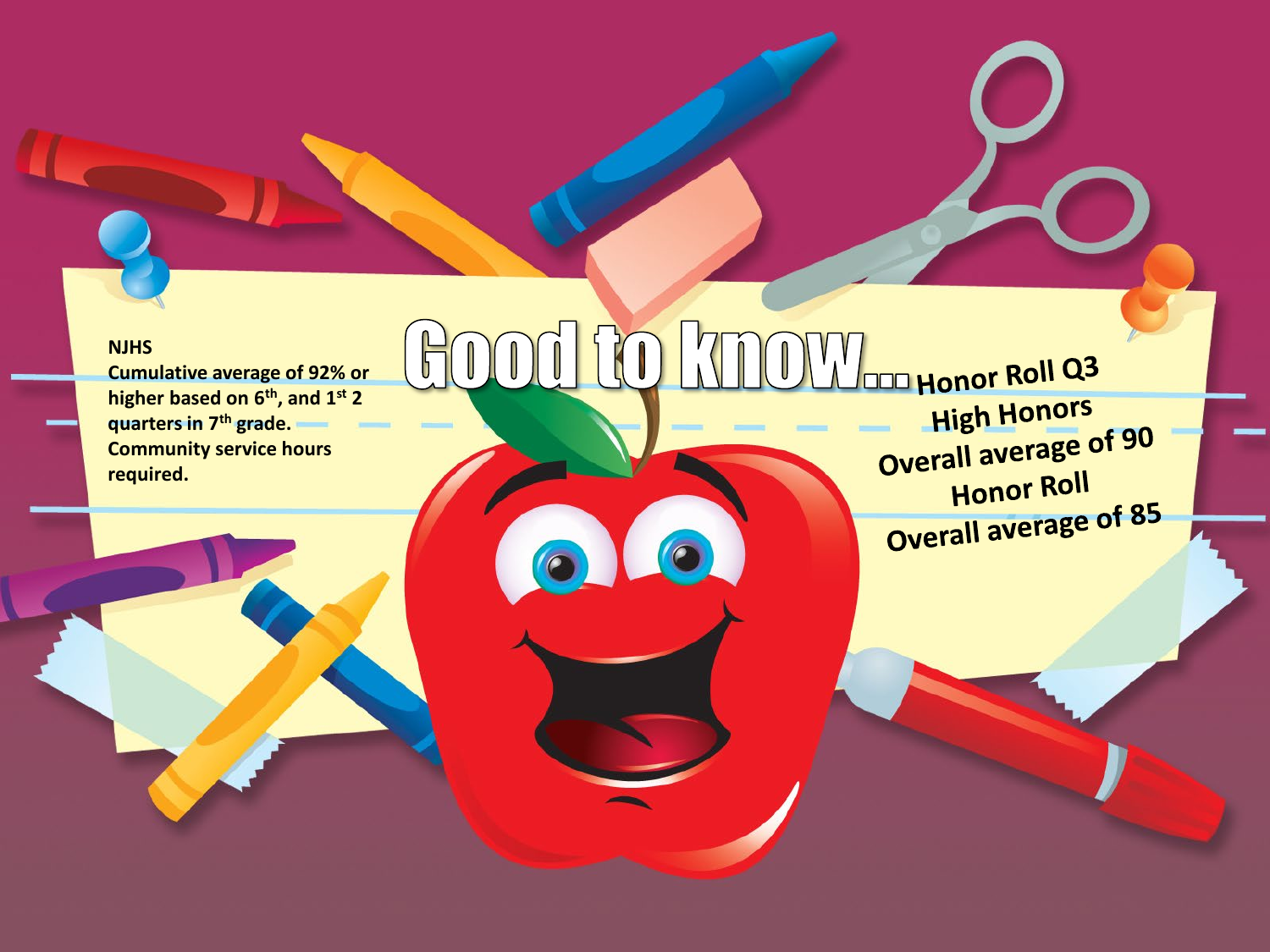### Get Involved!



# **Clubs**

Peer Buddies, Garden Club, Anime Club, SADD, Builders Club, Multicultural Club, Cooking Club and More! Intramural Sports A variety of sports throughout the year For upcoming events check the calendar on the Wisdom website!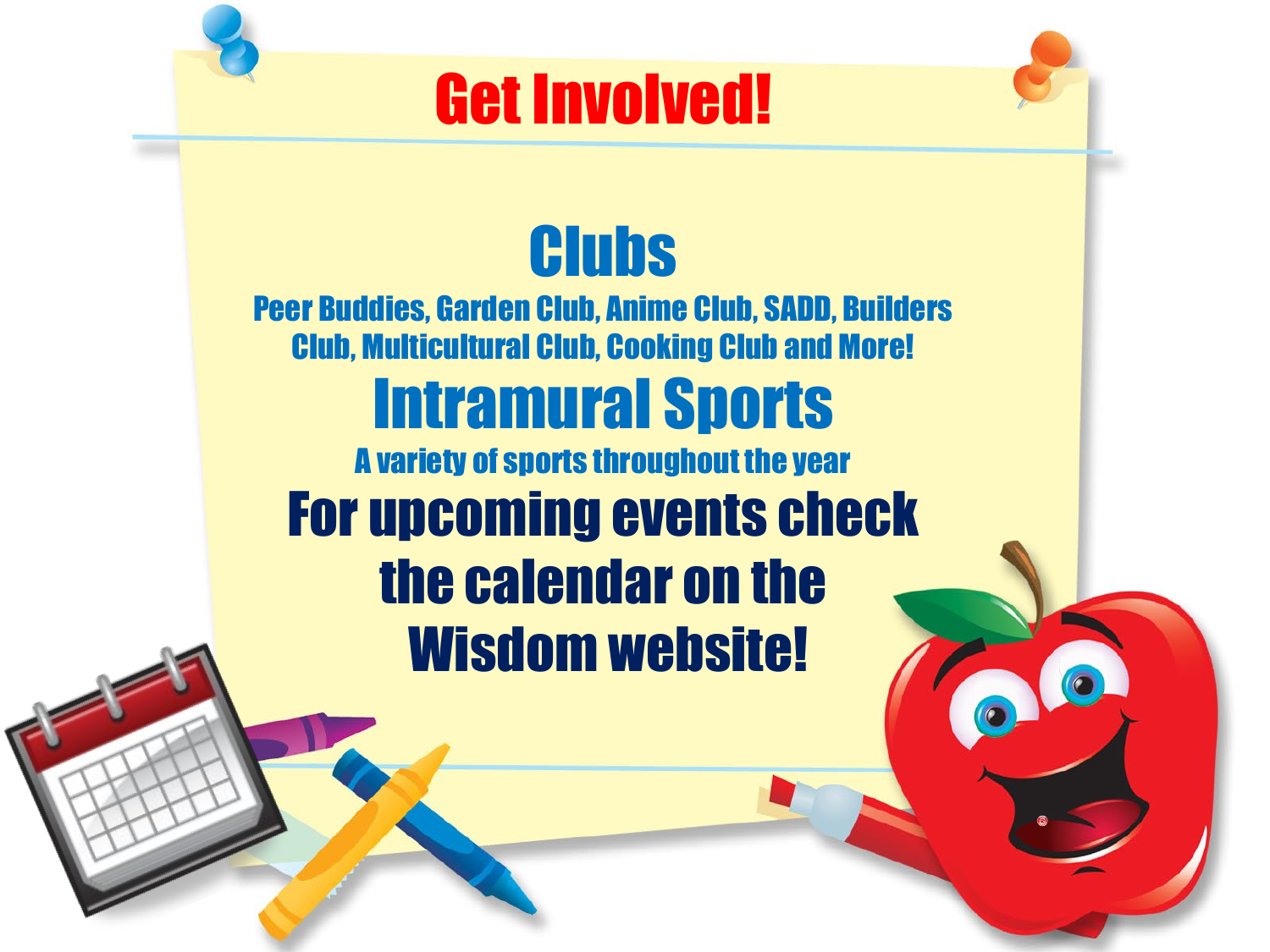# Important Dates & Info

•Schedules •Online the last week of August •6th Grade Student Orientation •August 30th •First Day of School! September 6, 2022 •Report Cards •Online at the end of each quarter (every 10 weeks) on the Parent Portal

**Check the Parent Portal regularly to stay inform** child's assignments and grades